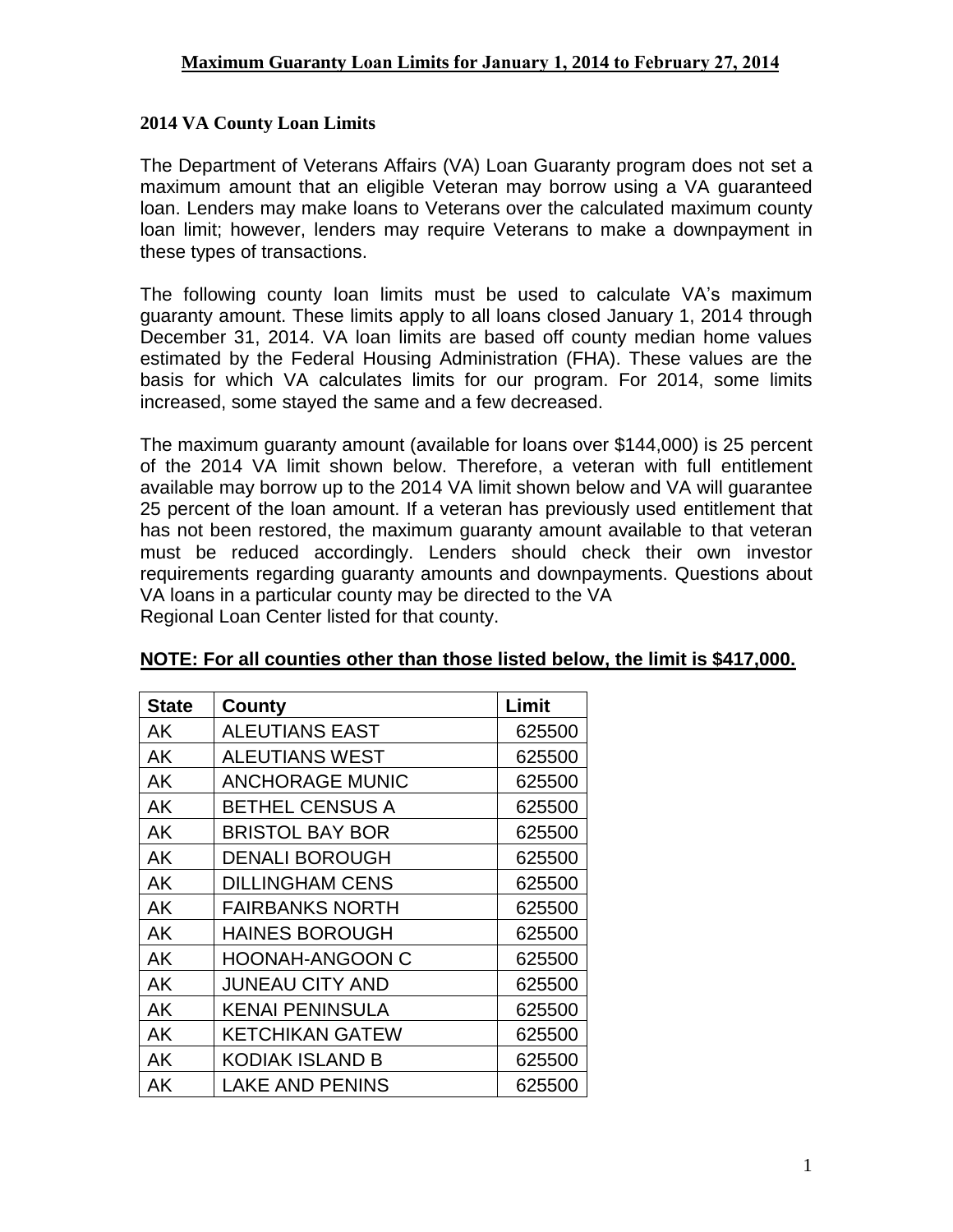| AK        | <b>MATANUSKA-SUSIT</b>    | 625500  |
|-----------|---------------------------|---------|
| AK        | <b>NOME CENSUS ARE</b>    | 625500  |
| AK        | <b>NORTH SLOPE BOR</b>    | 625500  |
| AK        | <b>NORTHWEST ARCTI</b>    | 625500  |
| ΑK        | PETERSBURG CENS           | 625500  |
| AK        | <b>PRINCE OF WALES</b>    | 625500  |
| AK        | <b>SITKA CITY AND</b>     | 625500  |
| ΑK        | <b>SKAGWAY MUNICIP</b>    | 625500  |
| AK        | <b>SOUTHEAST FAIRB</b>    | 625500  |
| AK        | VALDEZ-CORDOVA            | 625500  |
| AK        | <b>WADE HAMPTON CE</b>    | 625500  |
| ΑK        | <b>WRANGELL CITY A</b>    | 625500  |
| ΑK        | YAKUTAT CITY AN           | 625500  |
| AK        | YUKON-KOYUKUK C           | 625500  |
| CA        | <b>ALAMEDA COUNTY</b>     | 1050000 |
| CA        | <b>CONTRA COSTA CO</b>    | 1050000 |
| CA        | <b>EL DORADO</b>          | 437500  |
| CA        | <b>LOS ANGELES COUNTY</b> | 687500  |
| CA        | <b>MARIN</b>              | 1050000 |
| CA        | <b>MONTEREY</b>           | 500000  |
| CA        | <b>NAPA</b>               | 575000  |
| CA        | <b>ORANGE</b>             | 687500  |
| CA        | <b>PLACER</b>             | 437500  |
| CA        | <b>SACRAMENTO</b>         | 437500  |
| CA        | <b>SAN BENITO</b>         | 827500  |
| CA        | <b>SAN DIEGO</b>          | 527500  |
| CA        | <b>SAN FRANCISCO</b>      | 1050000 |
| CA        | <b>SAN LUIS OBISPO</b>    | 518750  |
| СA        | <b>SAN MATEO</b>          | 1050000 |
| СA        | SANTA BARBARA             | 643750  |
| CA        | <b>SANTA CLARA</b>        | 827500  |
| CA        | <b>SANTA CRUZ</b>         | 681250  |
| СA        | SONOMA                    | 500000  |
| <b>CA</b> | <b>VENTURA</b>            | 556250  |
| CA        | <b>YOLO</b>               | 437500  |
| CO        | <b>ADAMS</b>              | 425000  |
| CO        | ARAPAHOE                  | 425000  |
| CO        | <b>BOULDER</b>            | 422500  |
| CO        | <b>BROOMFIELD</b>         | 425000  |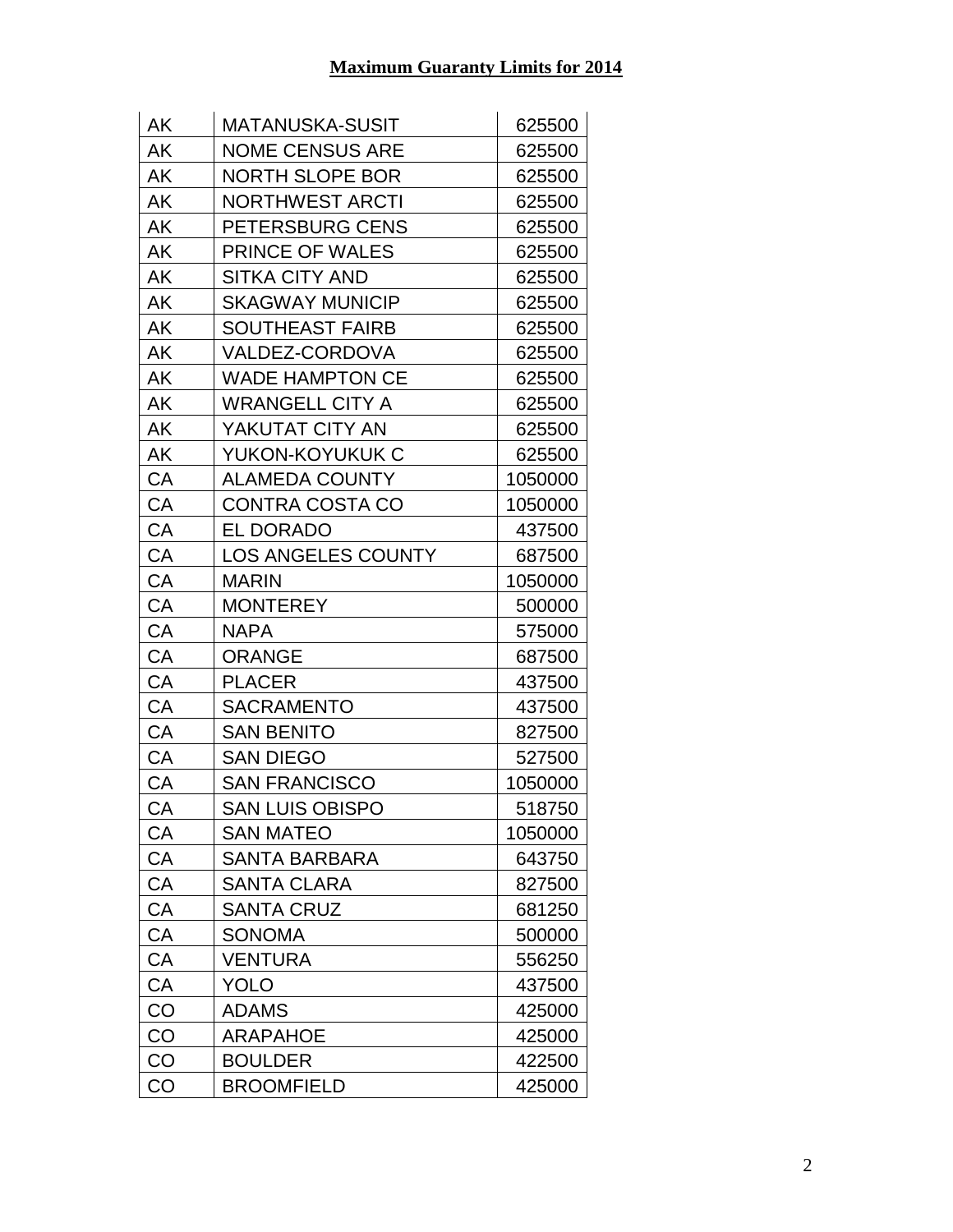| CO        | <b>CLEAR CREEK</b>          | 425000  |
|-----------|-----------------------------|---------|
| CO        | <b>DENVER</b>               | 425000  |
| CO        | <b>DOUGLAS</b>              | 425000  |
| CO        | <b>EAGLE</b>                | 587500  |
| CO        | <b>ELBERT</b>               | 425000  |
| CO        | <b>GARFIELD</b>             | 781250  |
| CO        | <b>GILPIN</b>               | 425000  |
| CO        | <b>JEFFERSON</b>            | 425000  |
| CO        | <b>PARK</b>                 | 425000  |
| CO        | <b>PITKIN</b>               | 781250  |
| CO        | <b>ROUTT</b>                | 423750  |
| CO        | <b>SUMMIT</b>               | 462500  |
| <b>CT</b> | <b>FAIRFIELD</b>            | 556250  |
| DC        | <b>DISTRICT OF COLUMBIA</b> | 692500  |
| FL        | <b>MONROE COUNTY</b>        | 437500  |
| GU        | <b>GUAM</b>                 | 625500  |
| HI        | <b>HAWAII</b>               | 625500  |
| HI        | <b>HONOLULU</b>             | 625500  |
| HI        | <b>KALAWAO</b>              | 625500  |
| HI        | <b>KAUAI</b>                | 625500  |
| HI        | <b>MAUI</b>                 | 625500  |
| ID        | <b>TETON COUNTY</b>         | 630000  |
| МA        | <b>BRISTOL</b>              | 431250  |
| MA        | <b>DUKES</b>                | 715000  |
| МA        | <b>ESSEX</b>                | 511250  |
| МA        | <b>MIDDLESEX</b>            | 511250  |
| МA        | <b>NANTUCKET</b>            | 1094625 |
| МA        | <b>NORFOLK</b>              | 511250  |
| МA        | <b>PLYMOUTH</b>             | 511250  |
| МA        | <b>SUFFOLK</b>              | 511250  |
| MD        | <b>ANNE ARUNDEL</b>         | 500000  |
| MD        | <b>BALTIMORE</b>            | 500000  |
| MD        | <b>BALTIMORE CITY</b>       | 500000  |
| MD        | <b>CALVERT</b>              | 692500  |
| MD        | <b>CARROLL</b>              | 500000  |
| MD        | <b>CHARLES</b>              | 692500  |
| MD        | <b>FREDERICK</b>            | 692500  |
| MD        | <b>HARFORD</b>              | 500000  |
| MD        | <b>HOWARD</b>               | 500000  |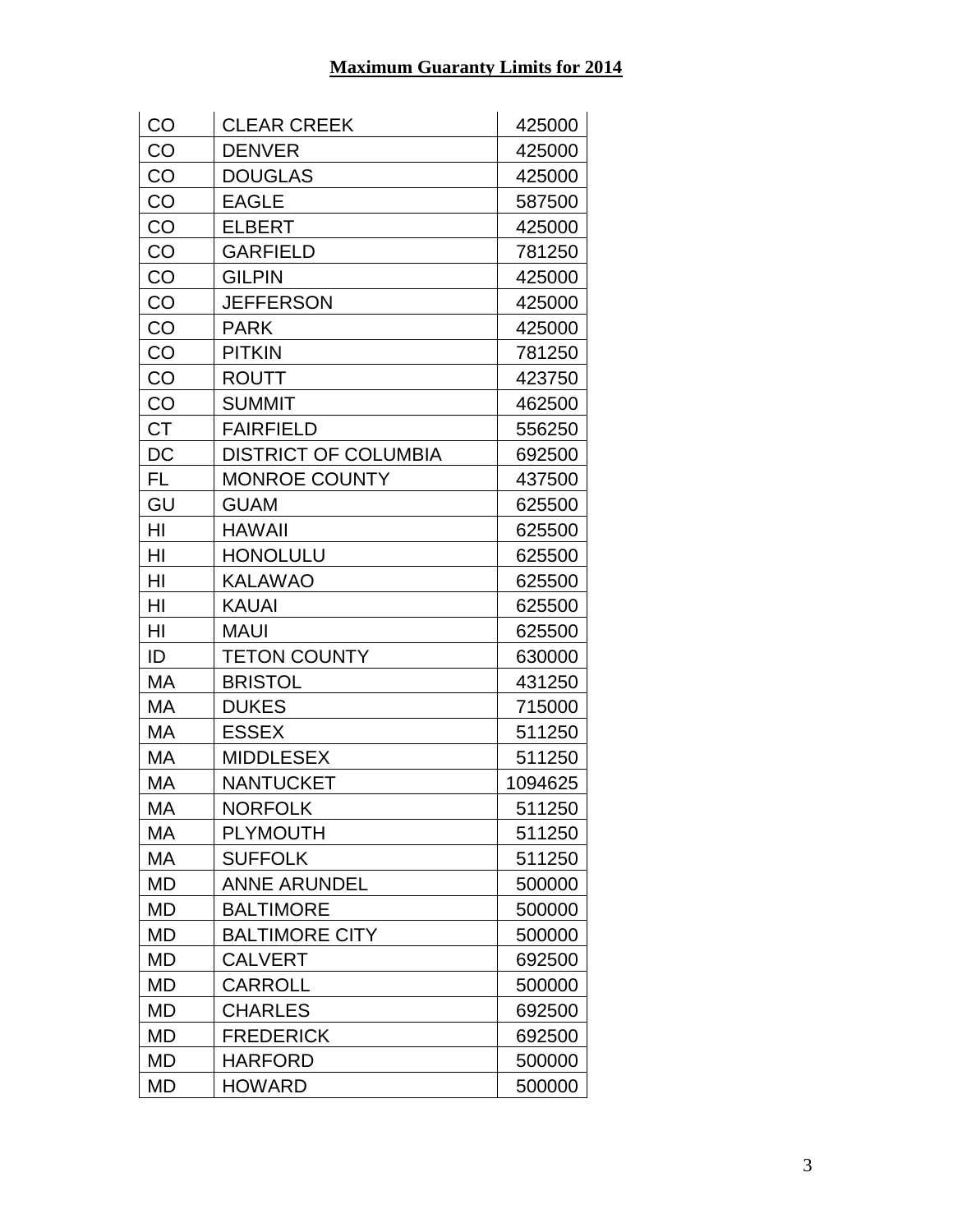| MD             | <b>MONTGOMERY</b>      | 692500 |
|----------------|------------------------|--------|
| MD             | <b>PRINCE GEORGE'S</b> | 692500 |
| <b>MD</b>      | <b>QUEEN ANNE'S</b>    | 500000 |
|                | ANA ISLANDSTINIAN      |        |
| MP             | <b>MUNICIPA</b>        | 418750 |
| <b>NH</b>      | <b>ROCKINGHAM</b>      | 511250 |
| <b>NH</b>      | STRAFFORD              | 511250 |
| <b>NJ</b>      | <b>BERGEN</b>          | 978750 |
| <b>NJ</b>      | <b>ESSEX</b>           | 978750 |
| <b>NJ</b>      | <b>HUDSON</b>          | 978750 |
| <b>NJ</b>      | <b>HUNTERDON</b>       | 978750 |
| <b>NJ</b>      | <b>MIDDLESEX</b>       | 978750 |
| NJ             | <b>MONMOUTH</b>        | 978750 |
| <b>NJ</b>      | <b>MORRIS</b>          | 978750 |
| <b>NJ</b>      | <b>OCEAN</b>           | 978750 |
| <b>NJ</b>      | <b>PASSAIC</b>         | 978750 |
| <b>NJ</b>      | <b>SOMERSET</b>        | 978750 |
| <b>NJ</b>      | <b>SUSSEX</b>          | 978750 |
| <b>NJ</b>      | <b>UNION</b>           | 978750 |
| <b>NY</b>      | <b>BRONX</b>           | 978750 |
| <b>NY</b>      | <b>DUTCHESS</b>        | 978750 |
| <b>NY</b>      | <b>KINGS</b>           | 978750 |
| <b>NY</b>      | <b>NASSAU</b>          | 978750 |
| <b>NY</b>      | <b>NEW YORK</b>        | 978750 |
| <b>NY</b>      | <b>ORANGE</b>          | 978750 |
| <b>NY</b>      | <b>PUTNAM</b>          | 978750 |
| <b>NY</b>      | <b>QUEENS</b>          | 978750 |
| <b>NY</b>      | <b>RICHMOND</b>        | 978750 |
| <b>NY</b>      | <b>ROCKLAND</b>        | 978750 |
| <b>NY</b>      | <b>SUFFOLK</b>         | 978750 |
| <b>NY</b>      | <b>WESTCHESTER</b>     | 978750 |
| <b>PA</b>      | <b>PIKE</b>            | 978750 |
| R <sub>l</sub> | <b>BRISTOL</b>         | 431250 |
| R <sub>l</sub> | <b>KENT</b>            | 431250 |
| R <sub>l</sub> | <b>NEWPORT</b>         | 431250 |
| R <sub>l</sub> | <b>PROVIDENCE</b>      | 431250 |
| R <sub>l</sub> | <b>WASHINGTON</b>      | 431250 |
| <b>TN</b>      | <b>CANNON</b>          | 417500 |
| <b>TN</b>      | <b>CHEATHAM</b>        | 417500 |
| <b>TN</b>      | <b>DAVIDSON</b>        | 417500 |